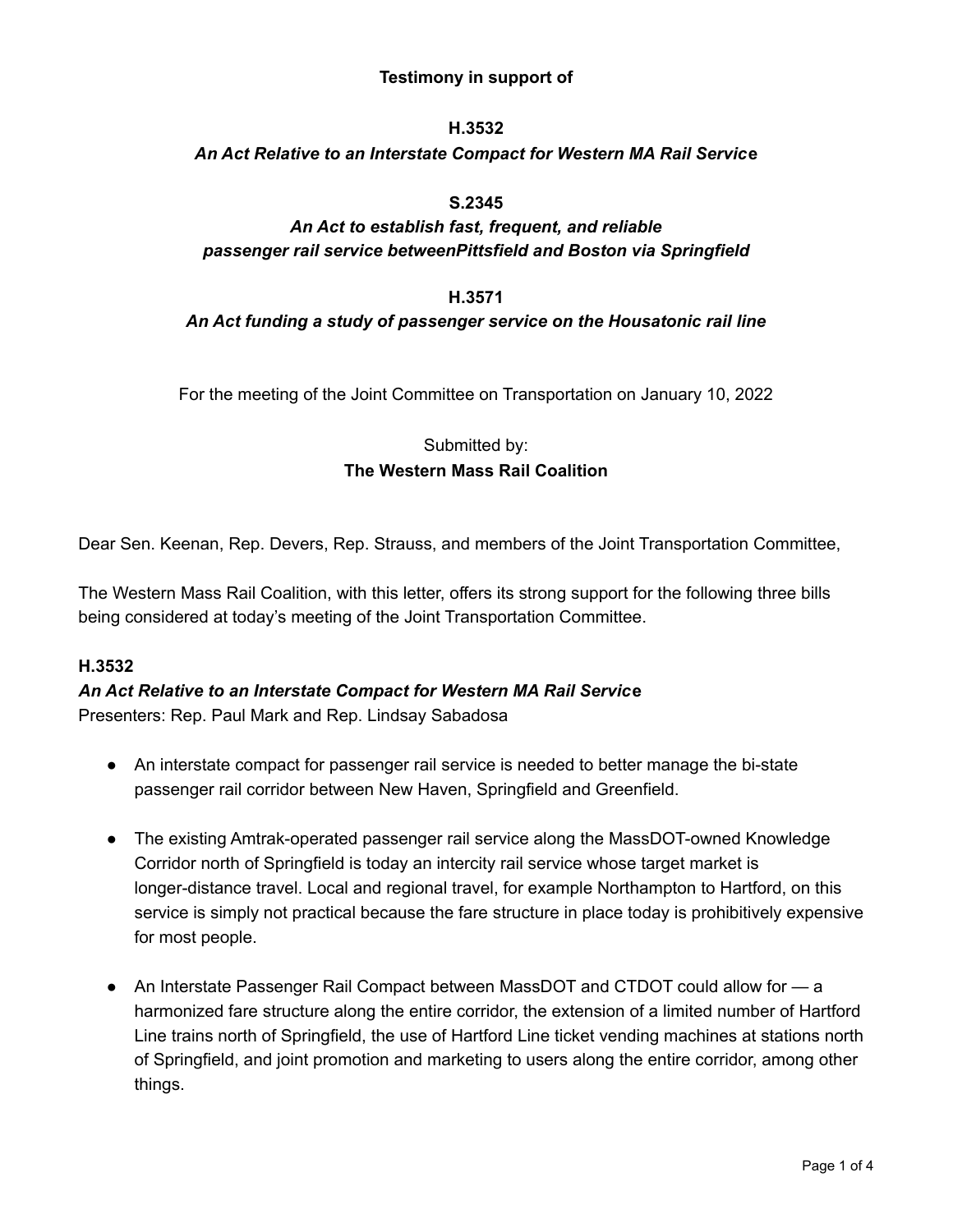- Such a service could be an extension of the existing and frequent CTDOT-managed Hartford Line service that currently operates between New Haven, Hartford and Springfield.
- The proposed service would allow for residents of the northern parts of western Mass to easily travel between points all along this corridor without needing to drive a personal vehicle.

#### # # #

# **S.2345**

# *An Act to establish fast, frequent, and reliable passenger rail service between Pittsfield and Boston via Springfield*

Presenter: Sen. Eric Lesser

- East-West passenger rail would connect the Commonwealth, creating a viable public transportation corridor between the 1st, 2nd and 4th largest cities in New England (Boston, Worcester, and Springfield). Springfield, with a diverse population of over 154,000, sits at the important crossroads of Interstates 90 and 91, and is the nexus of existing passenger rail lines between Massachusetts, New York, and Connecticut.
- East-West passenger rail would revive the historic "Inland Route" between Boston and NYC, providing a hedge against climate change impacts on the current shore route, and allowing for future growth in passenger service to Boston and NYC, since the shore route, in particular Amtrak's Acela service, frequently sells out.
- East-West passenger rail could provide an answer to the Boston area's severe housing crunch, which has only been exacerbated during the pandemic, as more workers work from home, and seek more permanent housing. Western Mass housing remains relatively affordable, especially in comparison to the astronomical increases in home prices in the eastern part of the state.
- East-West passenger rail is crucial to the economic development of western Massachusetts. A study by the Capitol Region Council of Governments and AECOM (May 2021) found that service connecting Worcester, Springfield and Hartford would generate 20,000–40,000 professional jobs and \$47 to \$84 billion in regional GDP in that corridor alone.
- Potential ridership on a future East-West passenger rail line is likely robust, in spite of pandemic-related trends. As an example, the Quaboag Connector van and shuttle bus service, which was created in 2017 to serve an area west of Worcester with limited public transit options, has continued to expand ridership and routes throughout the pandemic. In FY21 "Ware-Palmer had the highest recovery of all PVTA routes, at 110%, exceeding its pre-covid ridership." -- Director of Transit Operations Report, Pioneer Valley Transit Authority Advisory Board Meeting minutes, 8/18/2021, page 5.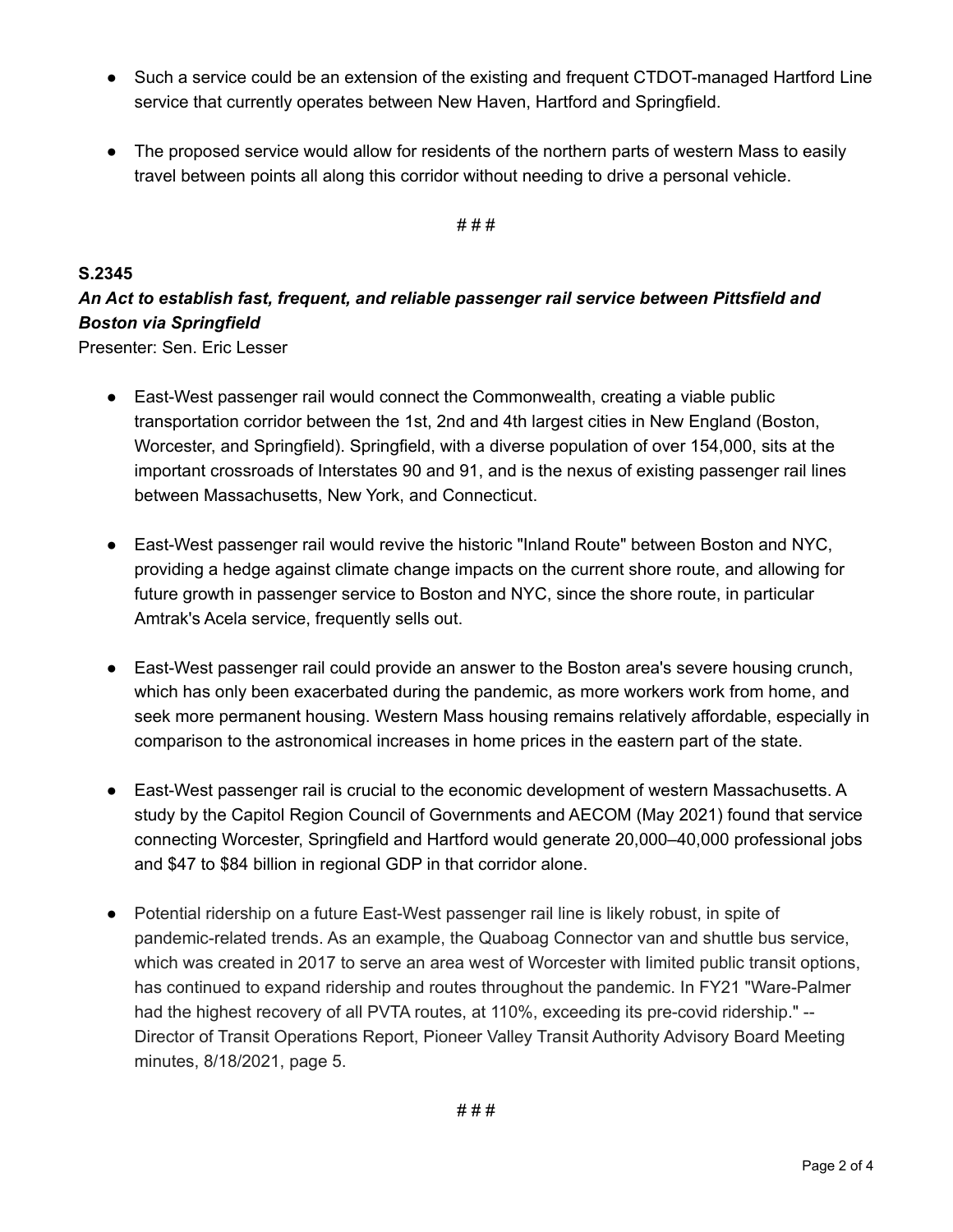# **H.3571**

# *An Act funding a study of passenger service on the Housatonic rail line*

Presenter: Rep. Smitty Pignatelli

- This bill would bring economic benefits to Berkshire County and it furthers the creation of a regional rail system, providing an important connection between western Mass and New York City.
- Restoration of passenger rail service on the Housatonic rail line is listed as the top priority in the Berkshire County 2020 Regional Transportation Plan (RTP), a long-range (25-year) document that provides the basis for future transportation investment and planning in the region.
- In 2014, Massachusetts passed a transportation bond bill that included funds in support of the Berkshire Housatonic Line. The Commonwealth purchased 37 miles of track in the state from Housatonic Railroad Corporation. The goal was to eliminate all track conditions that prevent operation of passenger trains and to provide a solid base for future improvement.
- The Berkshire Housatonic Line service is still in the conceptual stages. No decisions have been made with respect to train control systems, equipment, maintenance facilities, or station locations (though a \$250,000 study in 2014 has assessed locations in Berkshire County itself).
- There have been many suggestions, however, such as dual-mode battery electric options, high acceleration, rail cars instead of locomotive-hauled trains, reuse of historic stations within walking distance of attractions, integration with feeder bus services to expand the market area, etc., which are both feasible and appealing, but those decisions have not been made. The time to debate and find the best options will be when the proposal moves to the design stage.
- The Berkshire Housatonic Line service should be a link in a much more extensive passenger rail network that will help to revitalize the region and meet the needs of a greener, more connected transportation service.
- With these points in mind we call on the legislature to pass this bill so that a proper study can now be conducted to assess the feasibility of this much talked about expansion of passenger rail service in western Mass.

The [Western Mass Rail Coalition](https://trainsinthevalley.org/western-mass-rail-coalition/), and its member organizations, advocate for the development, implementation, operation, sustainability and expansion of publicly-supported passenger rail services that benefit the residents of western Massachusetts.

Respectfully,

Anno Millon

Anne Miller, for [The Western Mass Rail Coalition](https://trainsinthevalley.org/western-mass-rail-coalition/)